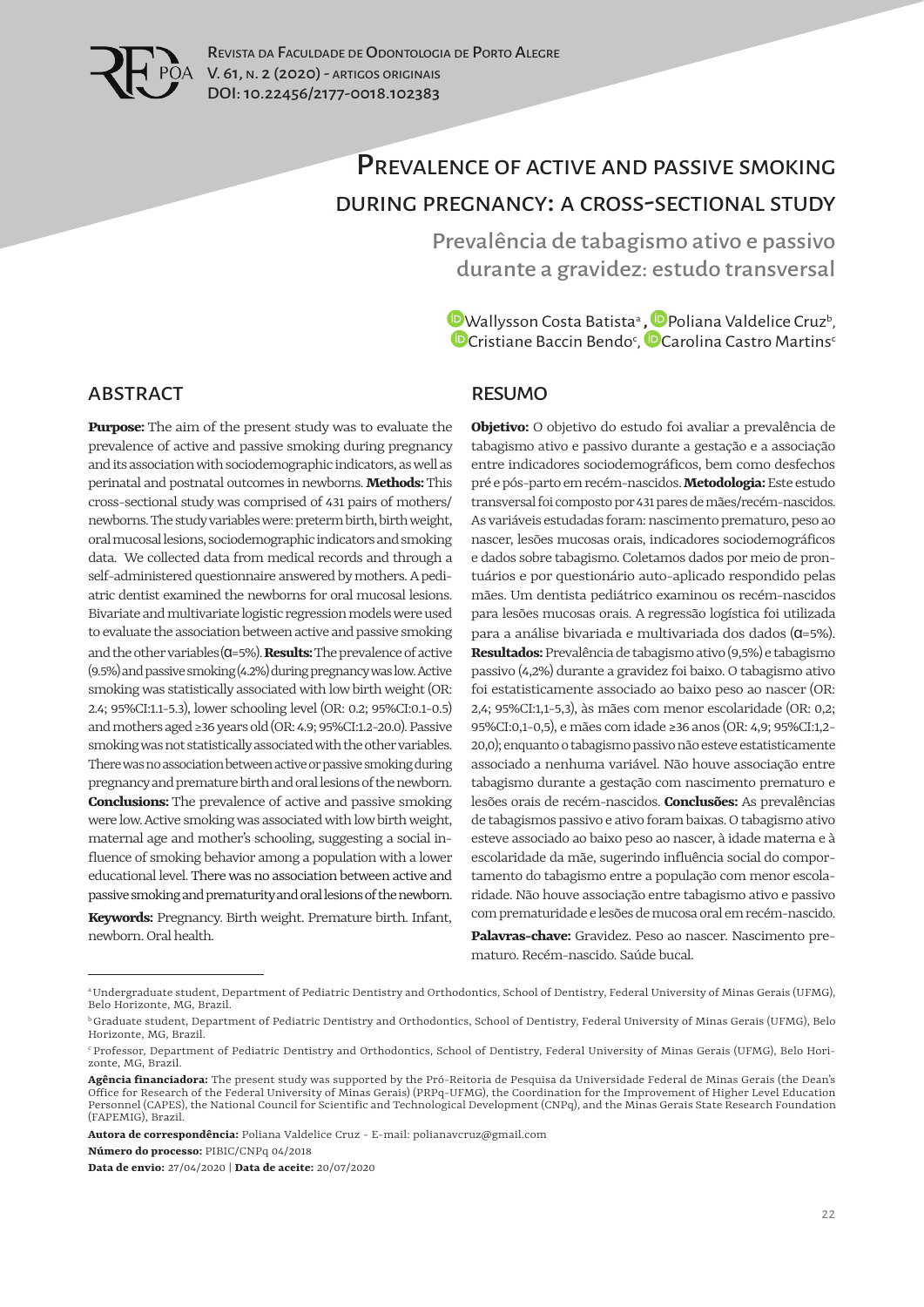

#### **INTRODUCTION**

According to the second edition of the World Health Organization (WHO) Global Report on Trends in Prevalence of Tobacco (2018)<sup>1</sup>, the global prevalence of smokers in 2015 was 20.2%, representing a reduction of 6.7% compared to 2000. It is expected that in 2025, the prevalence of smokers will decline to 17.3%. There is greater use of tobacco among males (34.1%) than females (6.4%).

Tobacco kills about 7 million people around the world, of which 6 million deaths are related to the direct use of tobacco and 890,000 are related to secondhand smoke or passive smoking<sup>2</sup>. According to the WHO (2019), passive smoking can be associated with cardiovascular diseases, serious respiratory diseases, coronary diseases and lung cancer in adults<sup>3</sup>. In young children, passive smoking can cause sudden death and respiratory diseases<sup>3,4</sup>.

Among the mechanisms involved in the association between low birth weight and smoking during pregnancy are fetal hemodynamic adaptations consistent with increased fetal arterial resistance, which can delay fetal growth and cause cardiovascular changes through the use of carbon and nicotine5 . Active and passive smoking play a part in placenta vascularization, which alters blood flow, reducing gas and nutritional exchanges between the mother and the fetus. These decreased gas and nutritional exchanges can increase the risk of fetal malnutrition, and consequently lead to low birth weight and preterm birth among other maternal and fetal complications<sup>6</sup>. Therefore, low birth weight and preterm birth can be directly related to tobacco exposure. These factors can influence the development of oral structures<sup>7,8</sup>, as demonstrated by a previous study that found that oral mucosal lesions in newborns may be associated with preterm birth, low birth weight and socioeconomic level<sup>9</sup>. This hypothesis reinforces that maternal habits during pregnancy can directly impact the newborn's oral health, as passive pregnant smokers may have an increased risk of low birth weight, delayed fetal growth, premature birth and periodontitis<sup>4,10-12</sup>.

Thus, the aim of the present study was to evaluate the prevalence of active and passive smoking during pregnancy and its association with sociodemographic indicators, as well as perinatal and postnatal outcomes in newborns, such as premature birth, birth weight and oral mucosal lesions.

#### Materials and methods

This cross-sectional study was comprised of 431 pairs of mothers and their newborns aged up to 27 days, born at the University Hospital of the Federal University of Minas Gerais, Belo Horizonte, Brazil. Data collection was carried out from August 2016 to April 2017. The present study was approved by the Human Research Ethics Committee of the Federal University of Minas Gerais (CAAE nº 57295316.3.0000.5149). All the mothers enrolled in the study volunteered to participate by signing an informed consent form after the goals of the study were explained.

The eligibility criterion included all live newborns of both sexes and their mothers present at the University Hospital during the data collection period. We excluded newborns with craniofacial anomalies, cleft lips/palates, and those with anemic conditions or heart disease.

The mothers answered a self-applied questionnaire on active and passive smoking (dependent variables). We collected data related to the independent variables: preterm birth, birth weight, oral mucosal lesions and sociodemographic indicators. Socioeconomic class was evaluated through the Brazilian Economic Classification Criteria<sup>13</sup>, and was classified as A through E according to the personal belongings and educational level of the respondent. We grouped socioeconomic class into two categories: high (classes A, B1 and B2) and low (classes C1, C2, D and E).

Information regarding preterm birth and birth weight was collected through medical records. A calibrated and trained pediatric dentist examined the oral cavities of the newborns to evaluate oral mucosal lesions. Epstein pearls, Bohn's nodules, dental lamina cysts, mucocele,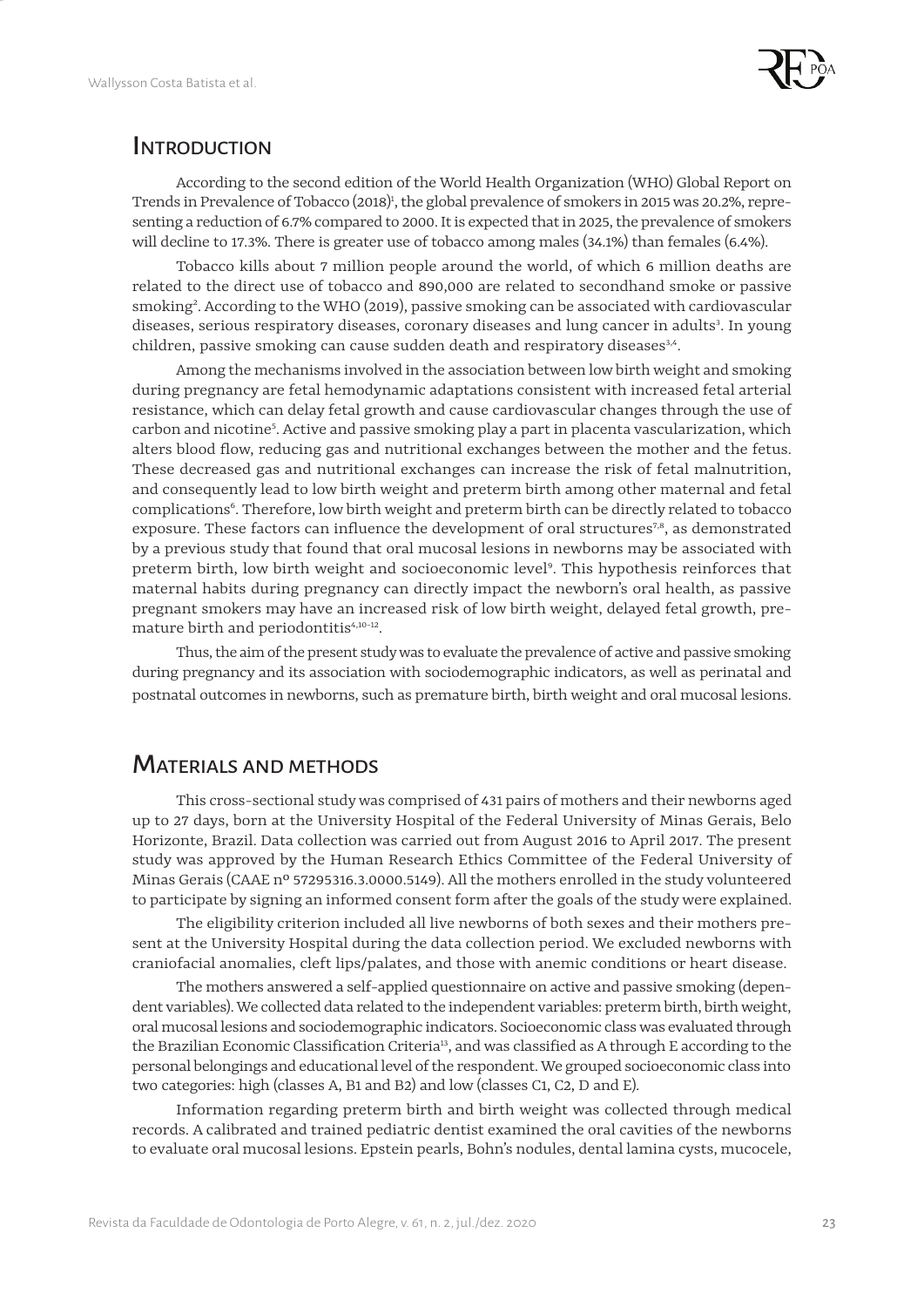

ranula, natal and neonatal teeth were evaluated. For this analysis, all the oral mucosal lesions were grouped into one variable (oral mucosal lesions: yes/no).

A calibration exercise was performed by a gold standard specialist in Pediatric Dentistry. We used photographs to analyze the lesions of the oral mucosa of newborns. The photographs were re-evaluated after a one week interval. Cohen's Kappa coefficient was used to test the intra-examiner (0.90) and inter-examiner agreement (0.81). As the Kappa values were excellent (between 0.81-1.00), the examiner was considered capable of conducting the main study<sup>14</sup>.

To obtain the sample size, a prevalence of oral lesions in children aged between 0 and 3 years of 56.4% was considered, with a confidence interval of 95.0% and an error of 5.0%15. A minimum sample size of 378 was obtained, and a sample of 53 samples was added to compensate for possible losses, representing an additional 14% in our final sample.

The SPSS software package was used to enter the data and to run a descriptive analysis of the variables. We ran a bivariate and multivariate logistic regression analysis to evaluate the association between active and passive smoking and the other variables ( $\alpha$ =5%). The quality of the models was tested by the Hosmer-Lemeshow test. The bivariate unadjusted model included all the variables. The multivariable model was adjusted to include variables with p<0.20 in the bivariate model.

## **RESULTS**

The final sample size was 431 newborns (Figure 1).



Figure 1: Flow diagram of the study design.

Table 1 shows the population characteristics. Two hundred thirty three newborns were boys (54.1%) and 198 were girls (45.9%). The prevalence of active smoking was 9.5% (n=41) and the prevalence of passive smoking was 4.2% (n=18). The prevalence of oral mucosal lesions was 61.3% (n=264).

Table 1: Demographic Characteristics and Sample Distribution (SD).

| Variables                                        | $Mean+(SD)$      | Minimum-maximum<br>15-59 |  |  |
|--------------------------------------------------|------------------|--------------------------|--|--|
| Mother's age (years)                             | $27.2 + 7.1$     |                          |  |  |
| Age of newborns at time of<br>examination (days) | $2.42 + 3.49$    | $O - 27$                 |  |  |
| Gestational age at birth<br>(weeks)              | $38.24 + 1.89$   | $33 - 42$                |  |  |
| Birth weight (grams)                             | $3.063 + 524.55$ | 1.690-4.700              |  |  |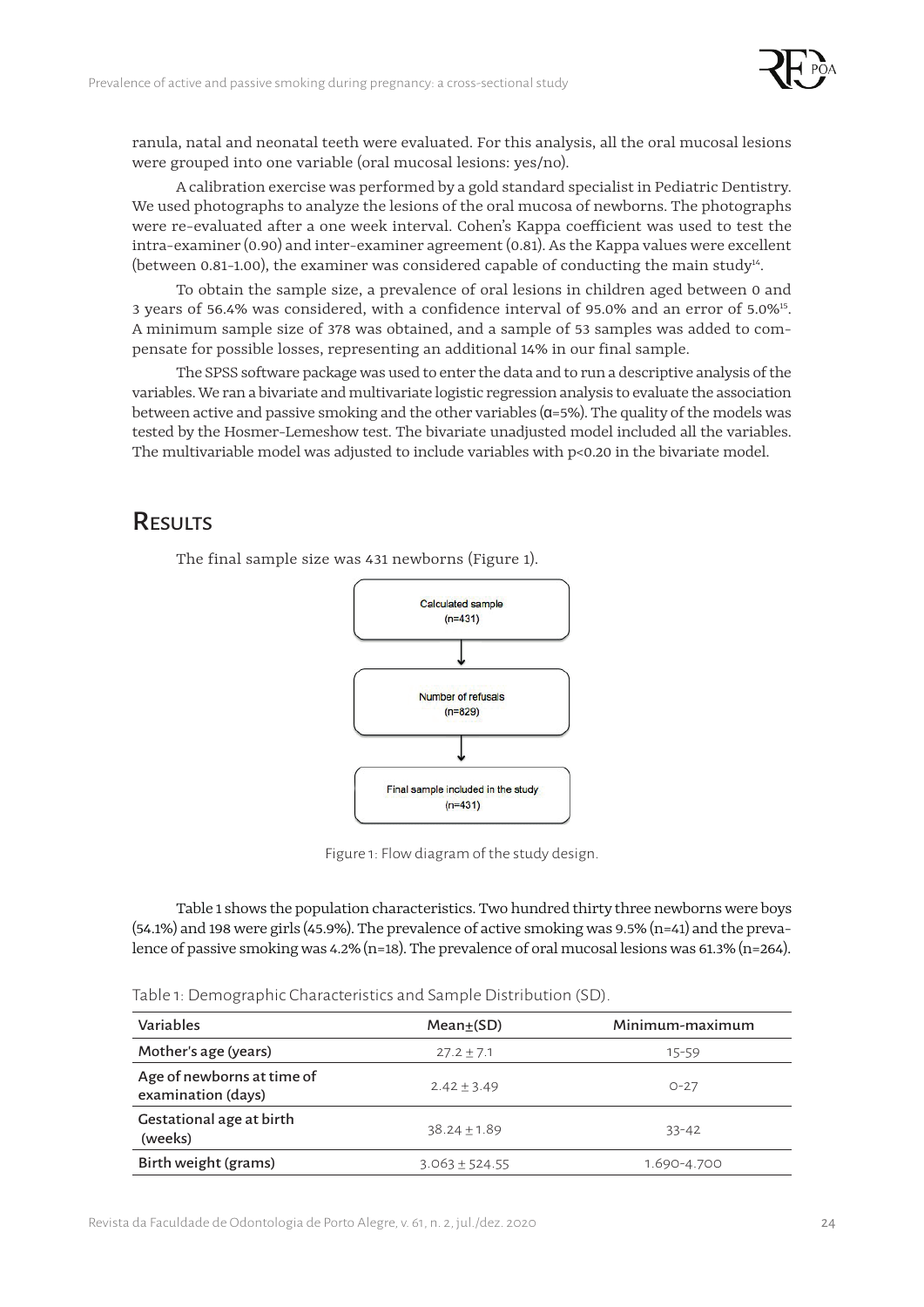

Table 2 shows the bivariate (Model 1) and multivariate (Models 2) analysis, comparing active smokers and non-active smokers. Low birth weight (OR: 2.4; 95%CI:1.1-5.3), mothers aged ≥36 years old (OR: 4.9; 95%CI:1.2-20.0) and maternal education ≥12 to 18 years of study (OR: 0.2; 95%CI:0.1-0.5) were associated with active smoking.

**Active Smoking Bivariate model Unadjusted Multivariable model Adjusted Variables No n (%) Yes n (%) OR (95% CI) p-value OR (95% CI) p-value Preterm birth**\* No 314 (83.1) 31 (77.5) 1 0.380 - - - $Yes$  64 (16.9) 9 (22.5) 1.4 (0.6-3.1) - - - - - - -**Birth weight**\* Normal weight 326 (84.9) 30 (73.2) 1 0.057 1 0.025 Low weight 58 (15.1) 11 (26.8) 2.0 (0.9-4.3) - 2.4 (1.1-5.3) -**Oral mucosal lesions** No 155 (39x.7) 16 (39.0) 1 0.299  $Yes$  235 (60.3) 25 (61.0) 0.7 (0.3-1.3) - - - - - - - - -**Maternal age**\* up to 19 years 60 (15.5) 3 (7.3) 1 0.065 1 **0.023** 20 to 35 years 276 (71.5) 29 (70.7) 2.1 (0.6-7.1) - 3.2 (0.9-11.4)  $>36$  years  $>50$  (13.0)  $>9$  (22.0)  $3.6$  (0.9-14.0) -  $\rightarrow$  4.9 (1.2-20.0) **Paternal schooling**\* 9 to 12 years of schooling 195 (51.7) 21 (60.0) 1 0.350  $\geq$ 12 to 18 years of schooling 182 (48.3) 14 (40.0) 0.7 (0.3-1.4) **Maternal schooling** 9 to 12 years of schooling 144 (36.9) 25 (61.0) 1 0.004 1 **0.001**  $\geq$ 12 to 18 years of schooling 246 (63.1) 16 (39.0) 0.3 (0.1-0.7) - 0.2 (0.1-0.5) **Socioeconomic class**\*  $High<sup>†</sup>$  96 (24.7) 8 (19.5) 1 0.464 - -

Table 2: Bivariate and multivariate analysis of association between active smoking during pregnancy and independent variables.

Logistic regression model with robust variance for multivariate analyses.

 $Low<sup>†</sup>$  293 (75.3) 33 (80.5) 1.3 (0.6-3.0)

Multivariable model: all variables with p<0.20 in the bivariate analyzes were included in this model. The Hosmer and Lemeshow test was performed (p=0.692).

\* Total number is lower than 431 because of incomplete questionnaires or medical records with blank responses.

† Categorization according to the Brazil economic classification criterion of ABEP (Brazilian Economic Classification Criteria).

Table 3 shows the bivariate (Model 1) and multivariate (Models 2) analysis comparing passive smoking and non-passive smoking. No statistically significant associations were found between passive smoking and the studied variables. The presence of oral mucosal lesions was not statistically significantly associated with active or passive smoking (Tables 2 and 3).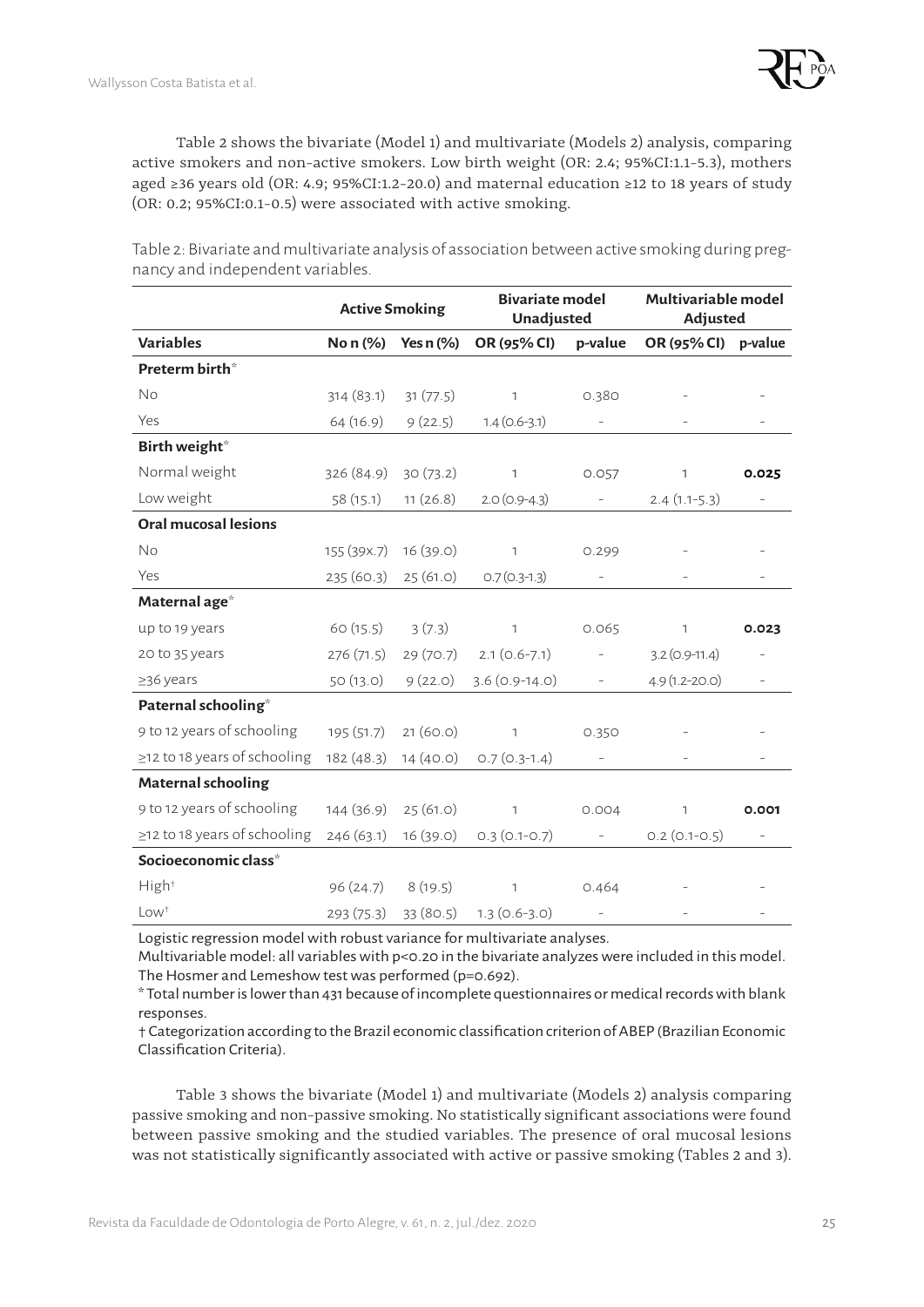

Table 3: Bivariate and multivariate analysis of association between passive smoking during pregnancy and independent variables.

|                                 | Passive smoking |             | <b>Bivariate Model</b><br>Unadjusted |                          | <b>Multivariable Model</b><br>Adjusted |                          |
|---------------------------------|-----------------|-------------|--------------------------------------|--------------------------|----------------------------------------|--------------------------|
| <b>Variables</b>                | No n (%)        | Yes $n$ (%) | OR (95% CI)                          | p-value                  | OR (95% CI) p-value                    |                          |
| Preterm birth*                  |                 |             |                                      |                          |                                        |                          |
| <b>No</b>                       | 330 (82.5)      | 15(83.3)    | $\mathbf{1}$                         | 0.943                    |                                        |                          |
| Yes                             | 70 (17.5)       | 3(16.7)     | $0.9(0.2-3.3)$                       | $\overline{\phantom{a}}$ |                                        | $\overline{\phantom{a}}$ |
| Birth weight*                   |                 |             |                                      |                          |                                        |                          |
| Normal weight                   | 340 (83.5)      | 16 (88.9)   | $\mathbf{1}$                         | 0.550                    |                                        |                          |
| Low weight                      | 67(16.5)        | 2(11.1)     | $0.6(0.1-2.8)$                       | $\overline{\phantom{a}}$ |                                        |                          |
| <b>Oral mucosal lesions</b>     |                 |             |                                      |                          |                                        |                          |
| <b>No</b>                       | 163 (37.8)      | 4(0.9)      | $\mathbf{1}$                         | 0.541                    |                                        |                          |
| Yes                             | 250 (58)        | 14(3.2)     | $1.3(0.5-3.5)$                       | $\overline{\phantom{a}}$ |                                        | $\overline{\phantom{a}}$ |
| Maternal age*                   |                 |             |                                      |                          |                                        |                          |
| Up to 19 years                  | 57 (13.9)       | 5(27.8)     | $\mathbf{1}$                         | 0.190                    | $\mathbf{1}$                           | 0.291                    |
| 20 to 35 years                  | 295 (72.1)      | 10(55.6)    | $0.3(0.06-1.7)$                      | $\overline{\phantom{0}}$ | $0.4(0.07-2.1)$                        | ÷,                       |
| Over 36 years                   | 57 (13.9)       | 2(11.1)     | $0.3(0.1-0.9)$                       | $\omega$                 | $0.3(0.1-1.009)$                       | $\overline{\phantom{a}}$ |
| Paternal schooling*             |                 |             |                                      |                          |                                        |                          |
| 9 to 12 years of<br>schooling   | 202(51.3)       | 14(77.8)    | $\mathbf{1}$                         | 0.037                    | $\mathbf{1}$                           | 0.088                    |
| ≥12 to 18 years of<br>schooling | 192 (48.7)      | 4(22.2)     | $0.3(0.09 - 0.9)$                    | $\overline{\phantom{a}}$ | $0.3(0.1-1.1)$                         | $\overline{\phantom{a}}$ |
| <b>Maternal schooling</b>       |                 |             |                                      |                          |                                        |                          |
| 9 to 12 years of scho-<br>oling | 161 (39.0)      | 8(44.4)     | $\mathbf{1}$                         | 0.643                    |                                        |                          |
| ≥12 to 18 years of<br>schooling | 252 (61.0)      | 10(55.6)    | $0.7(0.3-2.0)$                       |                          |                                        |                          |
| Socioeconomic class*            |                 |             |                                      |                          |                                        |                          |
| High <sup>+</sup>               | 102 (24.8)      | 2(11.1)     | $\mathbf{1}$                         | 0.202                    | $\mathbf{1}$                           | 0.384                    |
| $Low+$                          | 310 (75.2)      | 16 (88.9)   | $2.6(0.5-11.6)$                      | $\overline{\phantom{a}}$ | $1.9(0.4-8.9)$                         | $\frac{1}{2}$            |

Logistic regression model with robust variance for multivariate analyses.

Multivariable model: all variables with p<0.20 in the bivariate analyzes were included in this model. The Hosmer and Lemeshow test was performed (p=0.971).

\* Total number is lower than 431 because of incomplete questionnaires or medical records with blank responses.

† Categorization according to the Brazil economic classification criterion of ABEP (Brazilian Economic Classification Criteria).

# **Discussion**

Mothers that smoked had a lower level of schooling, were aged ≥36 years old and were more likely to have children with a low birth weight. Oral mucosal lesions were not associated with active or passive smoking. Passive smoking was not associated with any variable.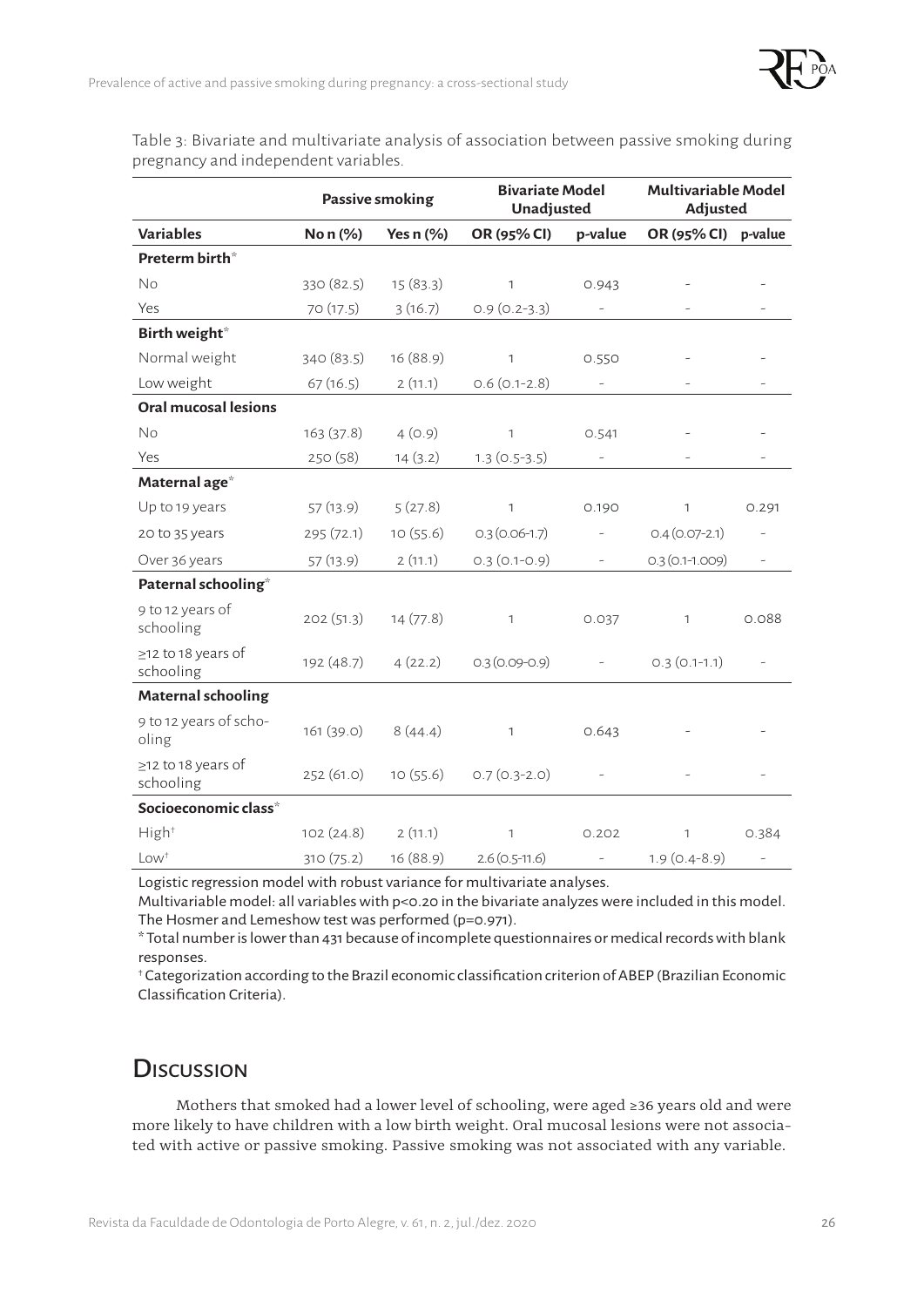

The results of the present study agree with those in literature, in which women with lower levels of schooling, families with more members and greater poverty increase the probability of smoking<sup>16</sup>. Indeed it seems that smoking is more common among families with lower levels of schooling, suggesting that social inequalities are related to smoking $17,18$ . We did not find an association between socioeconomic class and active and passive smoking, although the WHO estimates that about 80% of deaths caused by smoking occur in developing countries<sup>19</sup>. Our sample was from a public hospital and the participants were mainly from a low social class, which might have contributed to the absence of an association. It may also be that pregnant women with low levels of schooling do not know about or neglect the harmful effects of active smoking.

The prevalence of active smoking was associated with mothers aged  $\geq 36$  years old. The results are in accordance with the WHO report which described a higher prevalence of smoking among older people (between 45 and 54 years)<sup>1</sup>. It can be hypothesized that younger mothers have been influenced about the dissemination of information about the harm caused by smoking.

Active and passive smoking during pregnancy can be associated with preterm birth and low birth weight<sup>20-24</sup>. In literature, a dose-response effect has been suggested between passive smoking and premature birth and low birth weight<sup>16,25</sup>. Nicotine and carbon monoxide are associated with hemodynamic adaptations during pregnancy. These adaptations can lead to an increase in fetal arterial resistance, which in turn, reduces both oxygen and the nutritional exchange between the pregnant woman and the fetus, through the placenta. These adaptations and interferences may be responsible for the reduction in birth weight, prematurity and fetal malnutrition, among other important maternal-fetal consequences<sup>5,6</sup>. However, the present study only found an association between active smoking and low birth weight, which we suggest may be due to the low prevalence of passive smokers in the sample.

Oral mucosal lesions are common in newborns and tend to disappear over time without the need for treatment<sup>26</sup>. We found a high prevalence of oral mucosal lesions, in accordance with the prevalences reported in literature, which can vary between  $21\%^{27}$  and  $91.2\%^{28}$ . However, we did not find an association between oral mucosal lesions and smoking habits.

Reporting bias is a limitation of the present study. Active and passive smoking can be underreported by mothers due to memory<sup>19</sup> or information bias. Mothers may consciously omit information as they know that smoking is a harmful habit. Also, mothers may be confused regarding the meaning of active or passive smoking<sup>16,20,21</sup>. The strength of the study is the sample size and the early age at which newborns were examined. Younger newborns usually have more mucosal lesions, especially those aged up to one year, in comparison with to older babies<sup>13</sup>.

The results found of the present study should be evaluated with caution, as the sample is from a single hospital. Thus, applicability to the general population is limited due to its low external validity.

While not associated with oral mucosal lesions in newborns, active and passive smoking can cause other comorbidities. The association between smoking and gestational age and birth weight needs to be further investigated in future studies. There is a need for public policies to prevent smoking, focused mainly on the most vulnerable families. Passive smoking can go unrecognized by mothers and public policies should focus on the dangers of passive smoking in pregnant women. Moreover, education can be an important aid for preventing smoking in vulnerable populations, not only through public policies but by increasing access to education and schools. Future research is needed to monitor the prevalence of smoking in pregnant women and the long term consequences for their children.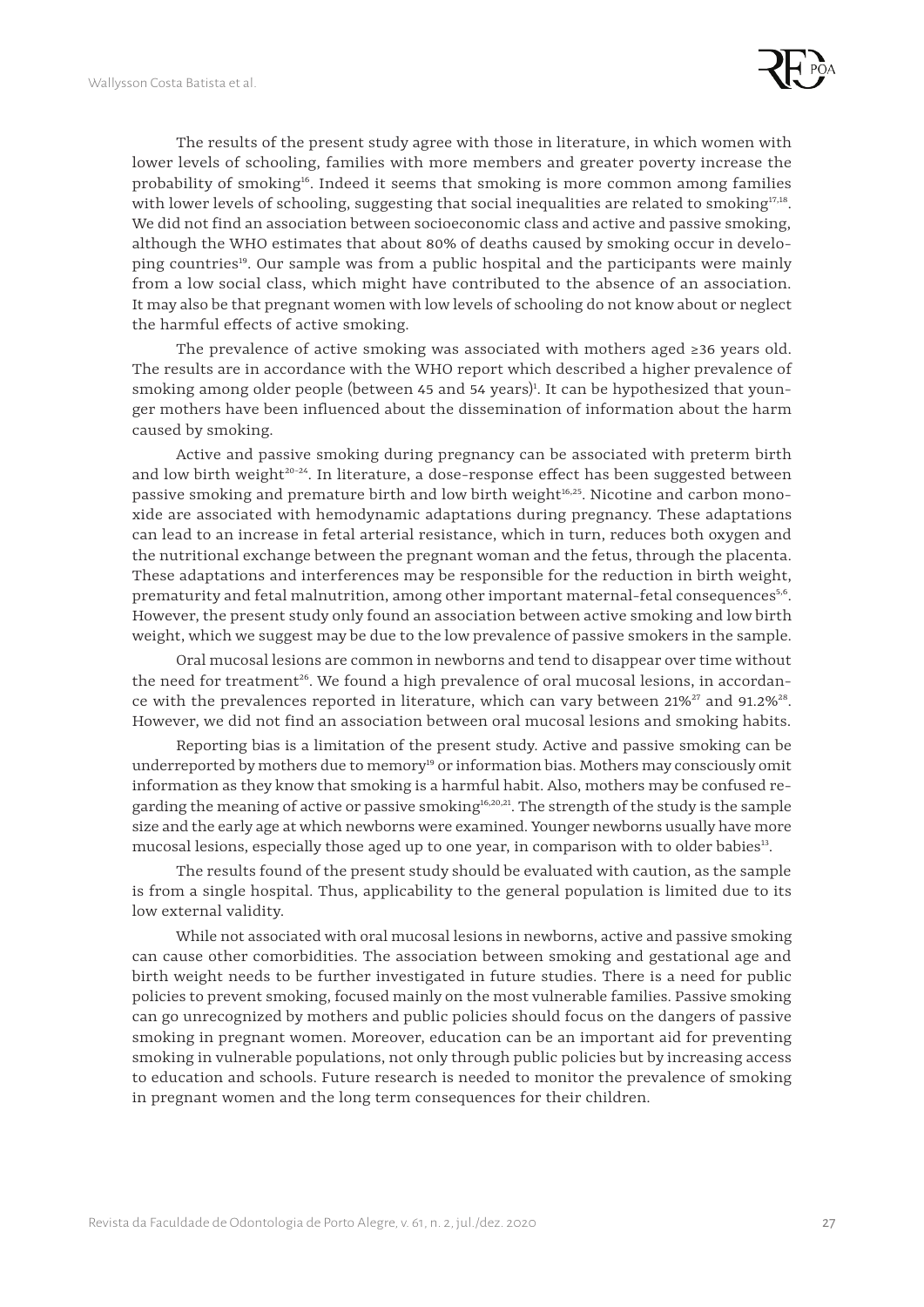

### **CONCLUSION**

Passive smoking during pregnancy was not associated with perinatal and postnatal outcomes in relation to newborns, while active smoking was associated with lower maternal education, maternal age and low birth weight. Oral mucosal lesions were not associated with active and passive smoking.

### OTHER INFORMATION

The present study was supported by the Pró-Reitoria de Pesquisa da Universidade Federal de Minas Gerais (the Dean's Office for Research of the Federal University of Minas Gerais) (PRPq-UFMG), the Coordination for the Improvement of Higher Level Education Personnel (CAPES), the National Council for Scientific and Technological Development (CNPq), and the Minas Gerais State Research Foundation (FAPEMIG, process #APQ-00323-17), Brazil.

# **REFERENCES**

- 1. World Health Organization. WHO global report on trends in prevalence of tobacco smoking 2000–2025, second edition. Geneva: WHO; 2018. [cited 2020 Jun 9]. Available from: [https://www.who.int/tobacco/publications/](https://www.who.int/tobacco/publications/surveillance/trends-tobacco-smoking-second-edition/en/) [surveillance/trends-tobacco-smoking-second-edition/en/.](https://www.who.int/tobacco/publications/surveillance/trends-tobacco-smoking-second-edition/en/)
- 2. Gakidou E, Afshin A, Abajobir AA, Abate KH, Abbafati C, Abbas KM, et al. Global, regional, and national comparative risk assessment of 84 behavioural, environmental and occupational, and metabolic risks or clusters of risks, 1990–2016: a systematic analysis for the Global Burden of Disease Study 2016. Lancet. 2017 Sept;390(10100):1345-422.
- 3. World Health Organization. WHO report on the global tobacco epidemic, 2019. Geneva: WHO; 2019. [cited 2020 Jun 8]. Available from: [https://www.who.int/tobacco/global\\_report/en/](https://www.who.int/tobacco/global_report/en/).
- 4. Coelho SA, Rocha AS, Jong LC. Consequences of passive smoking in children. Cienc CUiD Health. 2012 Mar;11(2):294-301.
- 5. Geelhoed JJM, El Marroun H, Verburg BO, Van Osch-Gevers L, Hofman A, Huizink AC, et al. Maternal smoking during pregnancy, fetal arterial resistance adaptations and cardiovascular function in childhood. BJOG. 2011 Mar;118(6):755–62.
- 6. Pintican D, Pojenar AA, Strilciuc S, Mihu D. Effects of maternal smoking on human placental vascularization: a systematic review. Taiwan J Obstet Gyne. 2019 Jul;58(4):454-9.
- 7. Paulsson L, Bondemark L, Söderfeldt B. A systematic review of the consequences of premature birth on palatal morphology, dental occlusion, tooth-crown dimensions, and tooth maturity and eruption. The Angle Orthod. 2004 Apr;74(2)269-79.
- 8. Ebrahim E, Paulsson L. The impact of premature birth on the permanent tooth size of incisors and first molars. Eur J Orthodo. 2017 Nov;39(6):622-27.
- 9. Cruz PV, Bendo CB, Occhi-Alexandre IG, Paiva SM, Pordeus IA, Martins CC. Prevalence of oral inclusion cysts in a Brazilian neonatal population. J Dent Child. 2020 May-Jun;87(2)3-10.
- 10. Campos M, Bravo E, Eugenín J. Respiratory dysfunctions induced by prenatal nicotine exposure. Clin Exp Pharmacol. 2009 May;36(12):1205-17.
- 11. El-Mohandes AAE, Kiely M, Blake SM, Gantz MG, El-Khorazaty MN. An intervention to reduce environmental tobacco smoke exposure improves pregnancy outcomes. Pediatrics. 2010 Apr;125(4):721-8.
- 12. Prabhu N, Smith N, Campbell D, Craig LC, Seaton A, Helms PJ, et al. First trimester maternal tobacco smoking habits and fetal growth. Thorax. 2010 Mar;65(3):235-40.
- 13. Brazilian Market Research Association. Brazilian Association of Research Companies Brazil 2015 criterion and update of class distribution for 2016. ABEP, 2016. [cited 2020 Jun 8]. Available from: [http://www.abep.org/](http://www.abep.org/criterio-brasil) [criterio-brasil.](http://www.abep.org/criterio-brasil)
- 14. Altman DG. Practical statistics for medical research. London: Chapman and Hall; 1990.
- 15. Padovani MCL, Santos MTBR, Sant'anna GR de, Guaré RO. Prevalence of oral manisfestations in soft tissues during early childhood in Brazilian children. Braz Oral Res. 2014 Aug;28(1):1-7.
- 16. Goel P, Radotra A, Singh I, Aggarwal A, Dua D. Effects of passive smoking on outcome in pregnancy. J Postgrad Med. 2004 Jan-Mar;50(1):12–6.